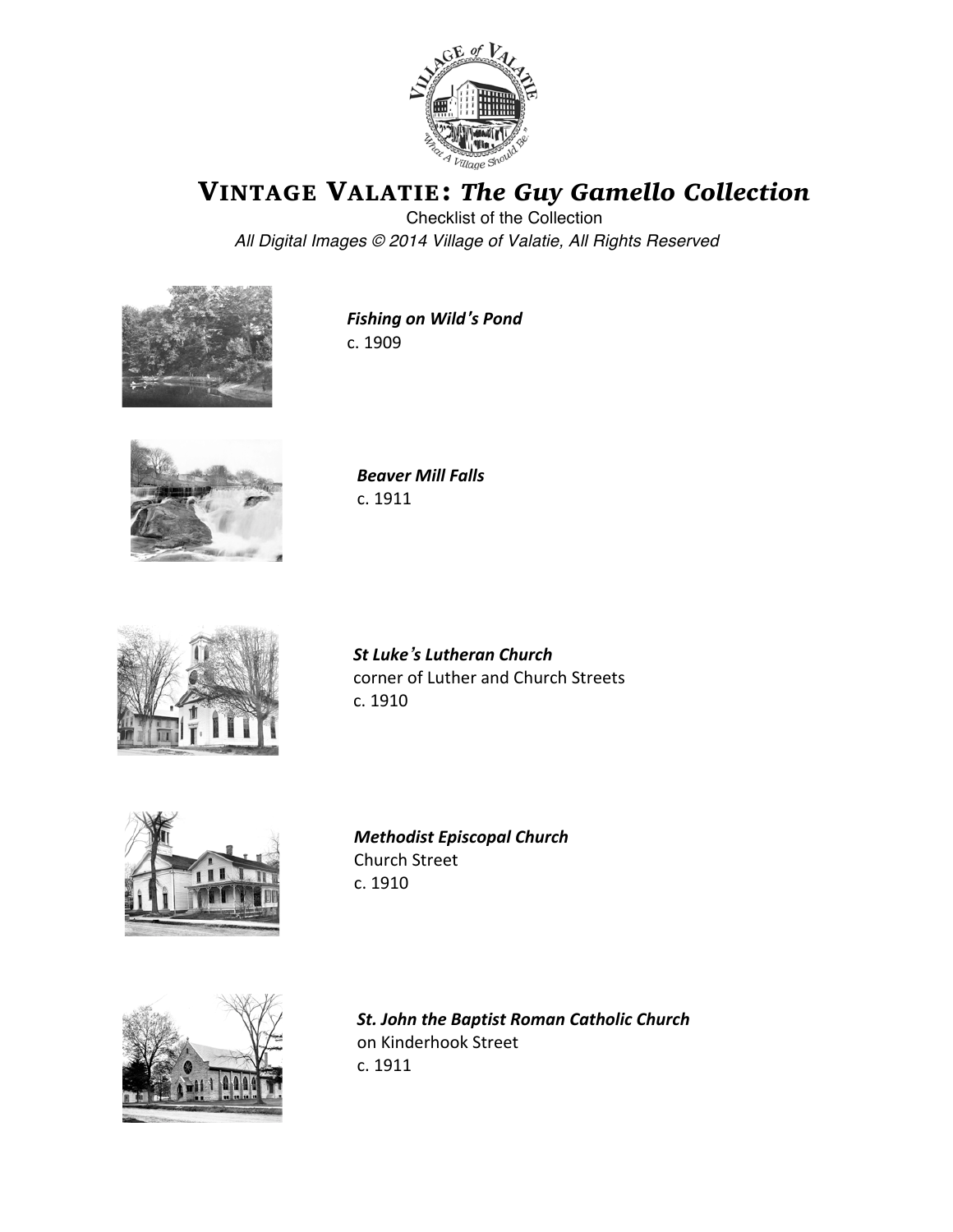

*Reformed/First Presbyterian Church*, Church Street c. 1910 



*Wooden School* site of current Martin Glynn Square c. 1911 



*United States Hotel, Main Street* c. 1910 



*Residence of James Purcell* (near Catholic Church on Kinderhook Street) c. 1910 



*Harder Cotton Mill*  on South shore of Kinderhook Creek (foreground) **Paper Mill** (in distance) c. 1909 



*Valatie Mill* / *Wild*'s Lower Mill River Street (current site of Medical Arts Building) c. 1910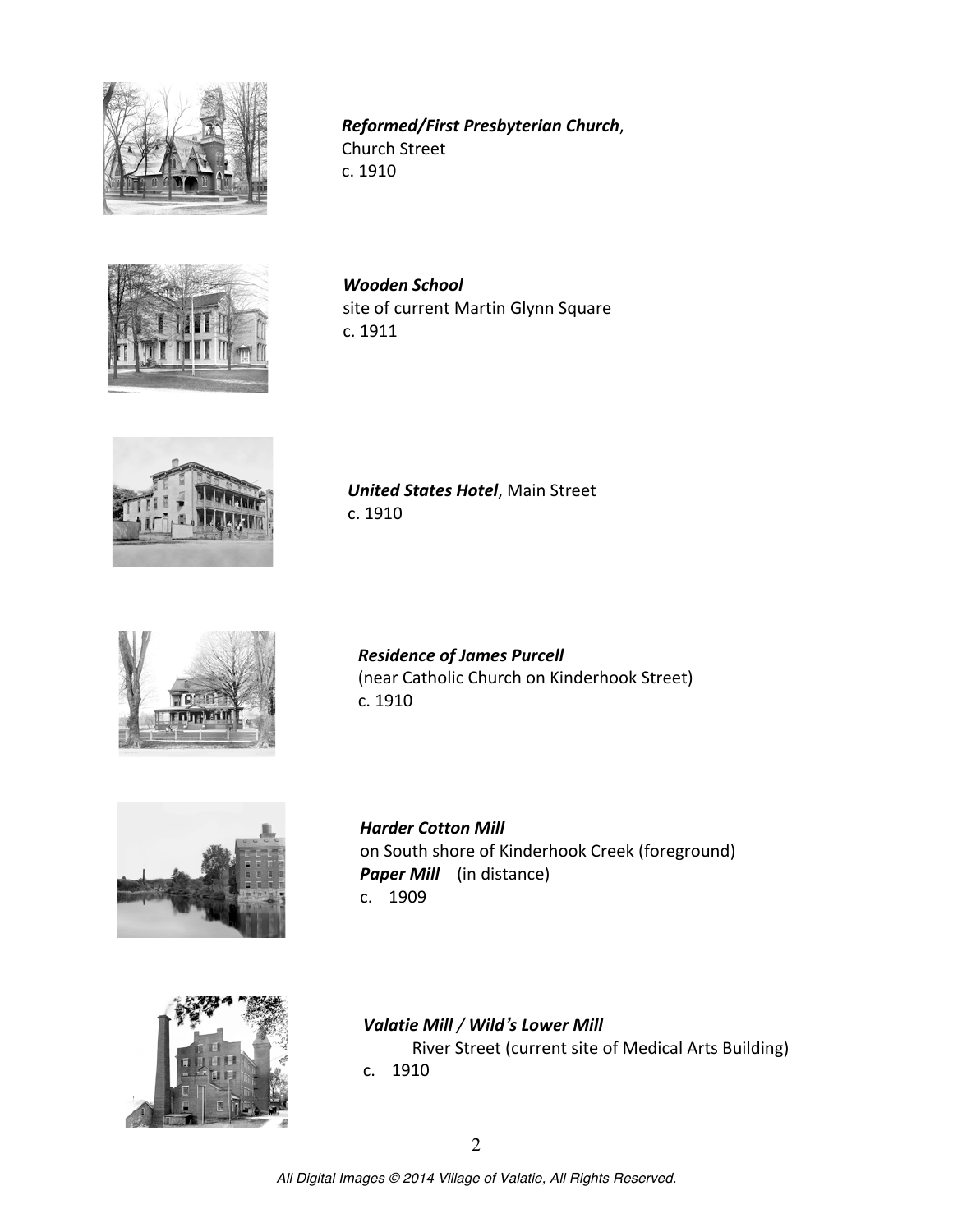

*Wild's Pond* c. 1909 



*Covered Bridges, Island Number 10* from downstream c. 1910 

*Albany Southern RR Station*



Intersection of Kinderhook Street and Main Street c. 1909 



*Main Street looking West* from Church Street intersection showing (on left) *New Brothers Ice Cream Shop (*later *McNamara's* **Post Office** (destroyed by fire in 1916) **Fowler**'s News Room and the Valatie Telephone Office are just beyond, but not clearly identified by signage. c. 1909 



*Main Street looking East* from Church Street intersection showing (on left) *Wallace B. Rowe Dept Store, Lamont's Ice Cream and Clapper's (?) Café Charlie Wing Chinese Laundry* (on right) c. 1909



*Church Street* Scene **Bulkley House** (with cupola) just visible  $c. 1910$